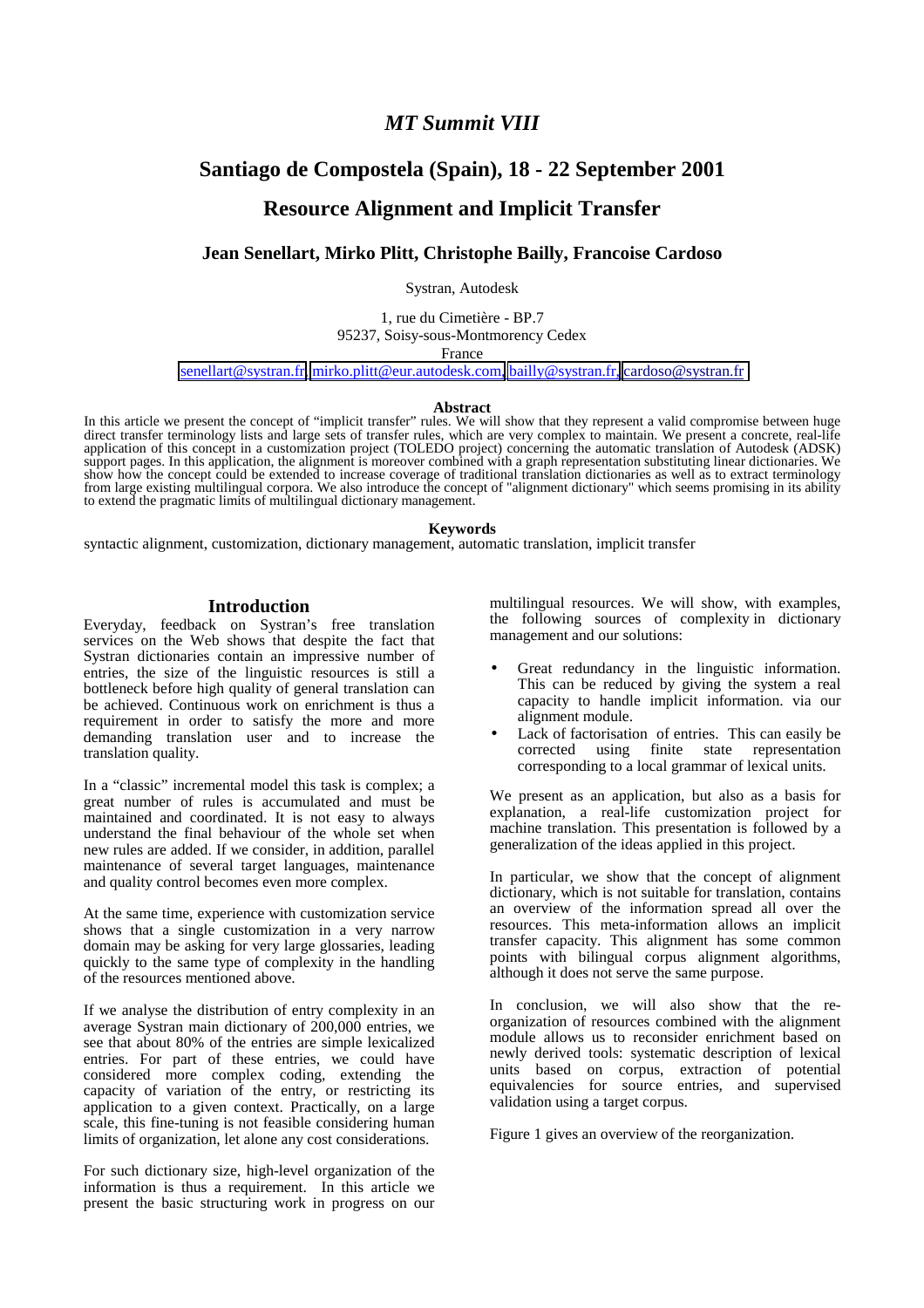

*Figure 0 - Evolution of the information structure. (1) represents a multi-target standard dictionary. In (2), the content is the same, but the explicit equivalencies have been replaced by alignment dictionaries (and are dynamically retrieved by the alignment module). In (3), the monolingual resources are factorized offering more possibilities of being enriched, and using alignment resources : extraction and corpus alignment strategies are applied.* 

#### **Toledo Project Presentation**

The Toledo project is a project of dynamic automatic translation of support pages for the AutoCAD software family. A demonstration of the service is available at: <http://www.systranlinks.com/systran/cgi> ?partner=systran-ADSK-en

An initial corpus was provided (about 4000 pages or 25 Mb of non-redundant clean English text) corresponding to an existing support database given at the beginning of the project. The goal of this project was to provide Autodesk with a customized translation service in order to translate dynamically any support page (present or not in the initial corpus) from English into French, German, Italian, and Spanish. The structure of this corpus is essentially step-by-step solution-oriented as we can see in the following sample:

We set a qualitative goal of "understandability" and a quantitative one of 70% coverage of the source text by a specialized grammar. These criteria are a good indicator of translation output quality, as we will show below.

We present here the technical solution, and we show that organization of linguistic information is at the heart of the customization.

```
There are two methods for preventing the
viewport border from plotting.
Method #1 
1.Switch to the Layout that contains the
viewport border you do not want plotted.
2.Choose the Layers toolbar button from the
Object Properties toolbar.
3.Choose the New button in the Layers
dialog.
4.Name the new layer.
5.Select the Freeze Layer icon for the new
layer. (The icon toggles between a sun and a
snowflake).
 Text 2 - Sample of support pages text.
```
#### **ADSK Multilingual Resources**

The Autodesk localization team has provided us with the following multilingual resources:

- Translation memory from localization of software documentation
- Software localization glossaries: software references, such as button name, menu name, alert message, dialog-box content, etc. (For simplicity's sake, we will call these references to software **token names**, and the object to which the **token** refers **token identifier**)
- General Autodesk terminology (drawing, layer, etc.)

The software localization glossary is an unstructured list of **token names**: some information about the origin of the product is given, but very little information about the **token identifiers**.

#### **Standard Terminology/Transfer Approach**

The traditional translation customization approach would have been to construct multilingual "user" dictionaries that are applied (with priority rules) in combination with main dictionaries. In our situation, this direct approach was not possible because of the high ambiguity of the **token** glossary. Indeed, such common words as "on", "new", "in", "add", "and" were in these glossaries. Moreover, the absence of any information concerning the **token** identifiers make any attempt to write contextual transfer entries unproductive (taking into account the fact that the associated **token** identifier could be absent as in: Click File>>New (where menu is implicit: the complete form is Click on File menu>>New). Finally, the structure of the source text does not have any strict typesetting rules concerning use of **tokens** and formatting of sentences.

These reasons led us to extend the scope of the description to whole nominal phrases and up to whole sub-clauses concerning these **tokens**. This approach has been combined with the addition of traditional dictionaries for specialized terminology (see Figure 2 for the organization of external glossaries).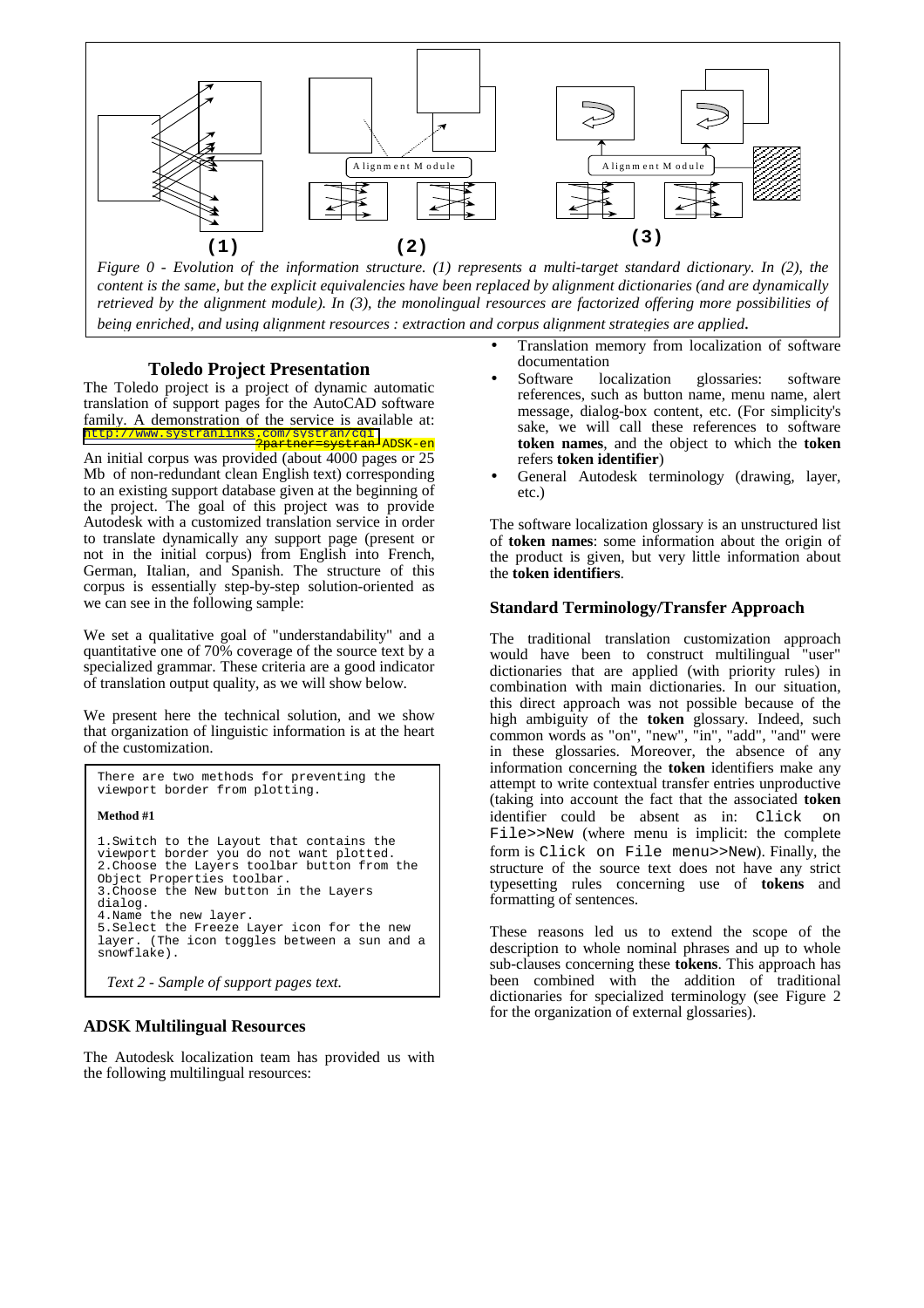

*Figure 2. Resource sequence. The Text Structure Dictionary contains all meta-format information on documents. The ADSK Glossaries are applied twice; the second time is a safety lookup. All tokens, whose context is not described, (e.g., structure errors) are translated at this level.* 

# **Principle of Customization**

The principle of this customization project relies on a library of lexical/contextual/syntactic graphs. The first part of this work was to build *an accurate source description* of the grammar of the text based on **token** identifier contexts.

# **Build contextual graphs on text**

The source description was performed using a graphical representation (Gross, 1997) formally equivalent to a finite state automaton (Roche, 1997). The choice of this representation was based on:

- The combinatory of syntactic structures described (Figure 3)
- Human linguistic intuition in the use of such representation
- The capacity of organizing information with subgraphs and multiple boxes
- The capacity of building such graphs based on dynamic concordances on a corpus
- Finally, building of such a description based on a corpus is a direct method with a sample of the text, using a bootstrap methodology and intuitive completion (Gross, 2000)



*Figure 3. grammar of "drawing" in ADSK corpus. Gray boxes refer to sub graphs.*

Figures 3 and 4 give examples of such graphs for nominal and verbal constructions. For example, in the graph in Figure 3, we have the description of all nominal constructions concerning "drawing" in the ADSK corpus.

In fact, this graph represents a shallow semantic structure linked with the associated syntactic construction. The *semantic* is in the gathering in boxes of the modifiers. For example, in the same boxes we have "historic" modifiers such as "attached". have "historic" modifiers such as "attached", "existing", etc. In another box, we have the "type" modifiers:

source/target/host/...

Moreover, the degree of specialization of the modifiers is variable: this graph recognizes "new drawing", at the same level as "xref drawing". The intuition in constructing those graphs was to represent any term whose syntactic construction is not totally free. The modifier "new" in an editing software context has a special meaning related to blank, empty but also to unnamed...

This graph describes for instance the phrases: "entire<br>source Actrix drawing", and "damaged source Actrix drawing", and AutoCad2000i drawing". With a deeper knowledge of the "drawing" concept in AutoCAD products, we could probably organize this particular graph better, but this will have a very slight effect on translation output. In fact, without any additional semantic input, one strategy could be to use the benefit of the factorization allowed by the graphs to over-describe the source text. Nominal expressions such as "source target template host drawing" would thus be accepted; but this will not have any real impact on the translation of real sentences. Our strategy was to intuitively organize the database, and submit the description to a technical expert for fine-tuning. In fact, most of the organization of the database is in the choice of the graph hierarchy.

#### **Different kinds of graphs**

We have named these kinds of graphs *lexical/contextual/syntactic* graphs. In fact, most of them will be lexical because they are based on one particular lexical item, and contextual because they describe this lexical item in its immediate syntactic context. Verbal description is probably more syntactic since these graphs are not applied directly, but can be "transformed" with generic transformation patterns (Senellart, 1999) to allow recognition of nominalized expressions, negative sentences, passive sentences, etc. In the framework of this project and because of the very simple structure of sentences, very few transformations were applied (apart from those regarding inflection patterns).

# **Using the Description to auto-organize the Token Glossary**

The graph of Figure 3 relies on the NameDrawing sub-graph, which is a list of the token references whose identifier is the word "drawing". To avoid potential ambiguity, we have extracted the corresponding subglossary from the main glossary. This operation was simply performed by replacing the NameDrawing box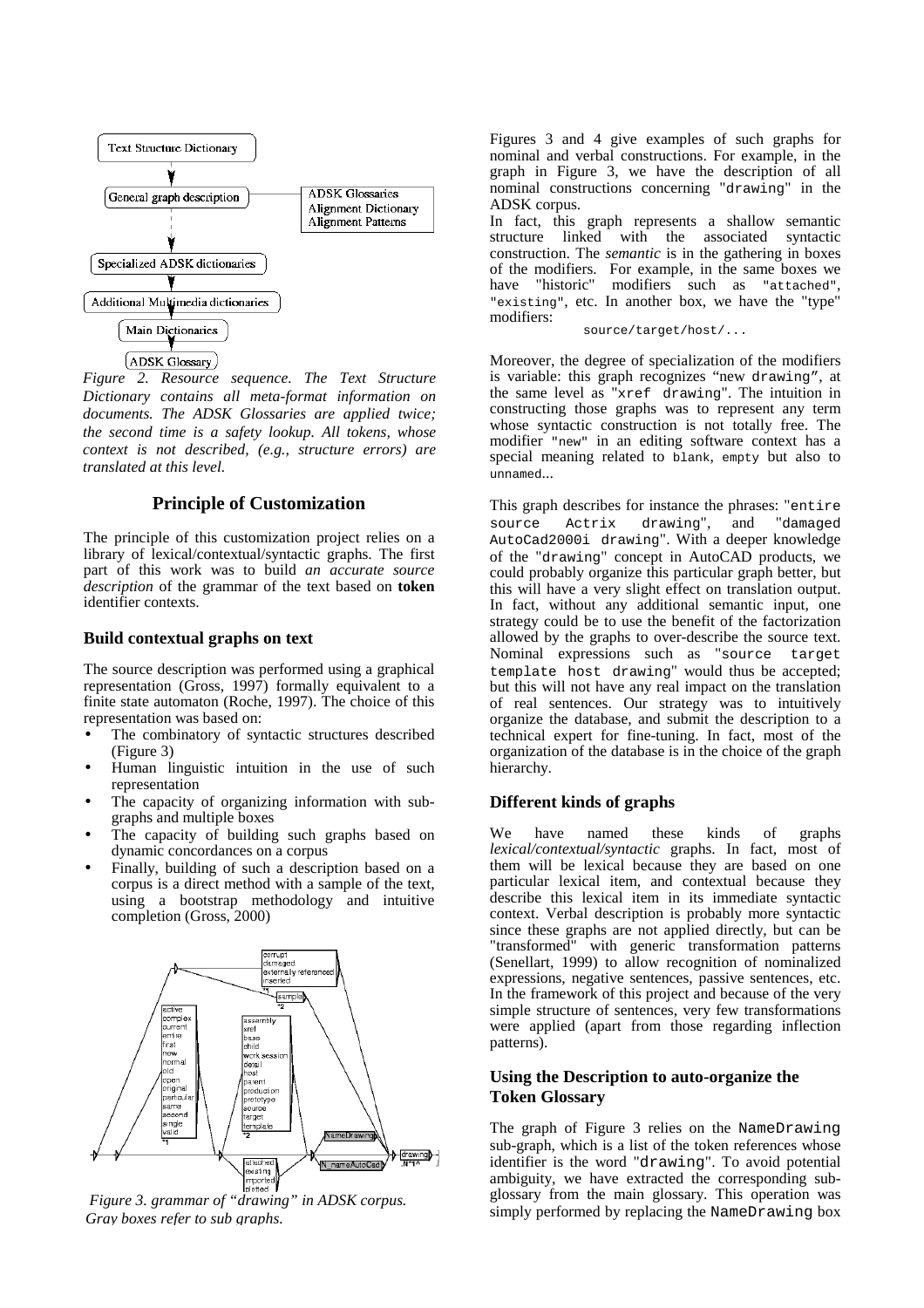by a joker, by applying this graph to the whole corpus, and by manually supervising the extraction of the joker part.

This monolingual source description is thus structured in different layers of graphs corresponding more or less to different concepts, and has a structuring effect on external glossaries. The description needs and provides a very precise structure of the grammar of the text: used as a tool during writing of new support pages, this description is not far from behaving like an authoring tool since it can highlight recognized patterns, and even propose new glossary candidates using the "joker" capacity.



 *Figure 4. Verbal expression based on free determiner description (here Det), and nominal description of dialog box (here N\_dialogBox).* 

# **Describing Target Grammar**

The second part of the customization work was to associate each of the source descriptions with an equivalent target description. In this project, the "translation" stage was manually performed using essentially translation memory as a reference. See for example the graph in Figure 5 representing the French translation of the graph in Figure 3. The runtime alignment process relies on the fact that for each source path we can find at least one equivalent target path, as we explain below. The only constraints on the structure of the target description are thus constraints of syntactic correctness (contrary to source description, we have to be more precise in the order of modifiers for example, and in the agreement between modifiers and head noun), and of graph-to-graph equivalency (which is a constraint applied for this project, but that could be relaxed in another context).

# **Alignment**.

The translation process (for details on technical issues see the following section) performs a parallel lookup of -general dictionaries, -additional ADSK dictionaries, and -expressions in the contextual graph library. After resolution of various potential "ambiguities" and after applying a standard heuristic of longest match, we obtain a list of expressions that we dynamically align with the corresponding target descriptions. The result of alignment is considered like any transfer result and is afterwards reprocessed according to synthesis and rearrangement rules.

## **Results**

Il y a deux méthodes pour empêcher la bordure de fenêtre de tracer.

#### **Méthode #1**

```
1.Basculez sur la présentation qui
contient la bordure de fenêtre que
vous ne voulez pas tracé.
2.Sélectionnez le bouton Calques de la
barre d'outils dans la barre d'outils
Propriétés de l'objet.
3.Sélectionnez le bouton Nouveau dans
la boîte de dialogue Calques.
4. Nommez le nouveau calque.
5.Sélectionnez l'icône "@Freeze Layer"
pour le nouveau calque. (l'icône
bascule entre un soleil et un flocon
de neige).
Text 3. French translation of source sample using
```
*alignment of graph description.* 

Text 2 shows the translation of the reference sample (Text 1). In this translation output, underlined words are translated using additional Autodesk terminology, and italic words translated using the alignment process (in that case full sentences).

Some significant facts:

Coverage of 65% of the source text has been achieved. Approximately 100 graphs have been built, corresponding to 5 levels of graph organization.

Because of factorization, these graphs represent about 32,000 different paths (without any sub-graph expansions and not counting all cycles).

This number is roughly the number of direct transfer entries that would have been needed for the same description (for which we would have needed to give explicit transfer equivalents). To complete the comparison, the number of conditional transfer rules needed to obtain the same description is approximately for each graph the number of lexical references in the graph: in that case about 24 rules, i.e. 2400 for the whole description.

The cost for introducing a new target language is minimal, as we only need to translate these 100 graphs, and check that the alignment is complete (see Generalization, below).

Nevertheless, the description is not really reversible, as we have over-description in the source language. In translating to English from French, we would need to add more constraints on the source description.

#### **Generalization**

In this section we generalize and formalize the implicit transfer methodology. We mainly focus on the "alignment" concept that can be applied to graph libraries as well as to raw "classical" dictionaries.

In fact, this methodology is an answer for translating expressions described with graphs. This problem was studied in Senellart (1998 and 1999). The solutions with which we experimented were direct translation of dates, and translation using a kind of "interlingua" description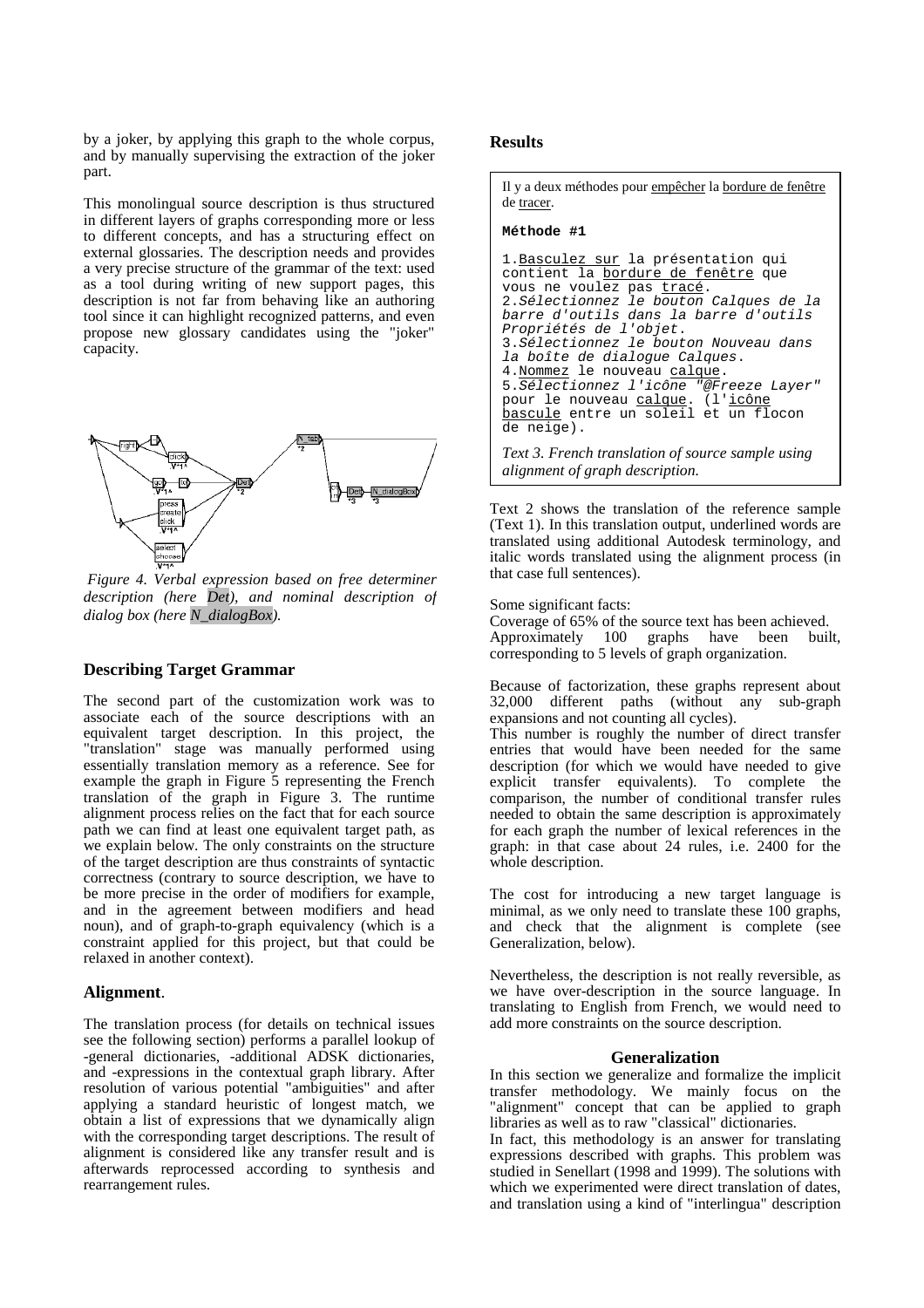for nominal phrases describing occupations. These experiments have proven their limits for general applications:

- The direct translation (using extended transducer) is very complex to write because general target properties (such as position of adjective, or agreement) have to be re-described for any path in the automata. Moreover, conjunction is almost impossible to describe.
- The Interlingua approach was based on the same principle of alignment. In that case, it was the interlingua (output of transducer) itself that was aligned between source and target description. The complexity was in the capacity of defining this Interlingua (in that case, the choice was a set of properties "prime\_minister", "conservative", "French": but this was not sufficient to describe complex combination of modifiers. For instance in phrases like: "the French deputy mayor colleague")

In the following, we leave the "graph" issue aside, because the alignment process is the same. Since we use a finite automaton to store dictionaries, there are no technical differences of implementation between a graph and a raw dictionary (apart from the possibility of having a cycle in a finite state automaton dictionary representing a graph).

The basic principle of implicit transfer is to suppress an important source of redundancy present in all multilingual linguistic resources and to calculate the transfer information dynamically. Note that this dynamic approach implies some maintenance work on the resource to keep coherency of the database.

The alignment process essentially relies on three resources: source and target description, and alignment dictionaries. The alignment process is the process that allows implicit transfer between source and target description. In order to simplify the description, we will consider here only the alignment of nominal phrases. This alignment can be compared with a lexicon-based alignment algorithm (Catizone et al., 1989) in bilingual corpus. Our approach is nevertheless different in the aim (we want to align resources) and more syntactic since the compounds we align are morphologically totally described. Note that this similarity explains the capacity we describe below to use corpus for validating translation.



*Figure 1. Integration of alignment in the main translation process.* 

In the following section we will deal with these points:

- Integration of alignment in main Translation Process
- Alignment vs. Redundancy
- Building of the alignment dictionary
- Alignment algorithm
- Enriching resources for alignment, and extending them.

#### *Integration in the main Translation Process*

Technically, this procedure is integrated in the whole translation process as we can see in Figure 6.

In this figure, the gray area represents the matching entry treated by the alignment procedure. We see that these entries follow the natural rearrangement and synthesis cycle.

#### *Redundancy versus Alignment*

In the EEC Eurodicautom dictionary we have 790 different entries based on the head noun "voltage". Here are the first entries of this list with their French equivalents:

| absolute voltage level hiveau absolu de |                        |  |
|-----------------------------------------|------------------------|--|
|                                         | tension                |  |
| absorbed voltage                        | tension absorbée       |  |
| AC voltage                              | tension alternative    |  |
| accelerating voltage                    | tension d'accélération |  |
| acceptance voltage                      | tension admissible     |  |
| accidental voltage                      | transfer accidentel de |  |
| transfer                                | tension                |  |
|                                         |                        |  |

In most of these entries, we have an intuition of subalignment between source and target. Indeed, this intuition is confirmed by the syntactic variants that most of these "frozen" expressions can have: AC accelerating voltage, or "the voltage that was absorbed". This glossary, which is typically the kind of specialized terminology that we want to introduce in customized dictionaries (here in the electric domain), we see that there is a lot of information redundancy in the equivalencies.

In order to evaluate the amount of information in each entry, we can evaluate the surprise of obtaining each translation: *what is the surprise of translating "*absolute voltage level*" by "*niveau absolu de tension*"?* This surprise is very limited: "level" is almost always translated by "niveau", "voltage" by "tension", and "absolute" by "absolu". Moreover, the patterns  $AN \rightarrow NA$  and  $NN \rightarrow N$  de N are equally very frequent. All this makes that the probability of getting the given translation was very high.

Finally, knowing these entries does not help to translate AC accelerating voltage, or "the voltage that was absorbed"... In that case, the only information is in the existence of the source and the target compound, and not in the link between them.

Traditionally, we would say that these entries should be replaced by transfer rules giving the context for translating: something like "absorbed (modifying voltage)→tension". However, writing such a rule is not easy and suppresses the intrinsic "lexical" property of the source and target compound: "absolute voltage level" is translated by "niveau absolu de tension" and not by "niveau de tension absolu" which is not reflected by the rule. Moreover, building transfer rules is a complex task when accumulating a huge number of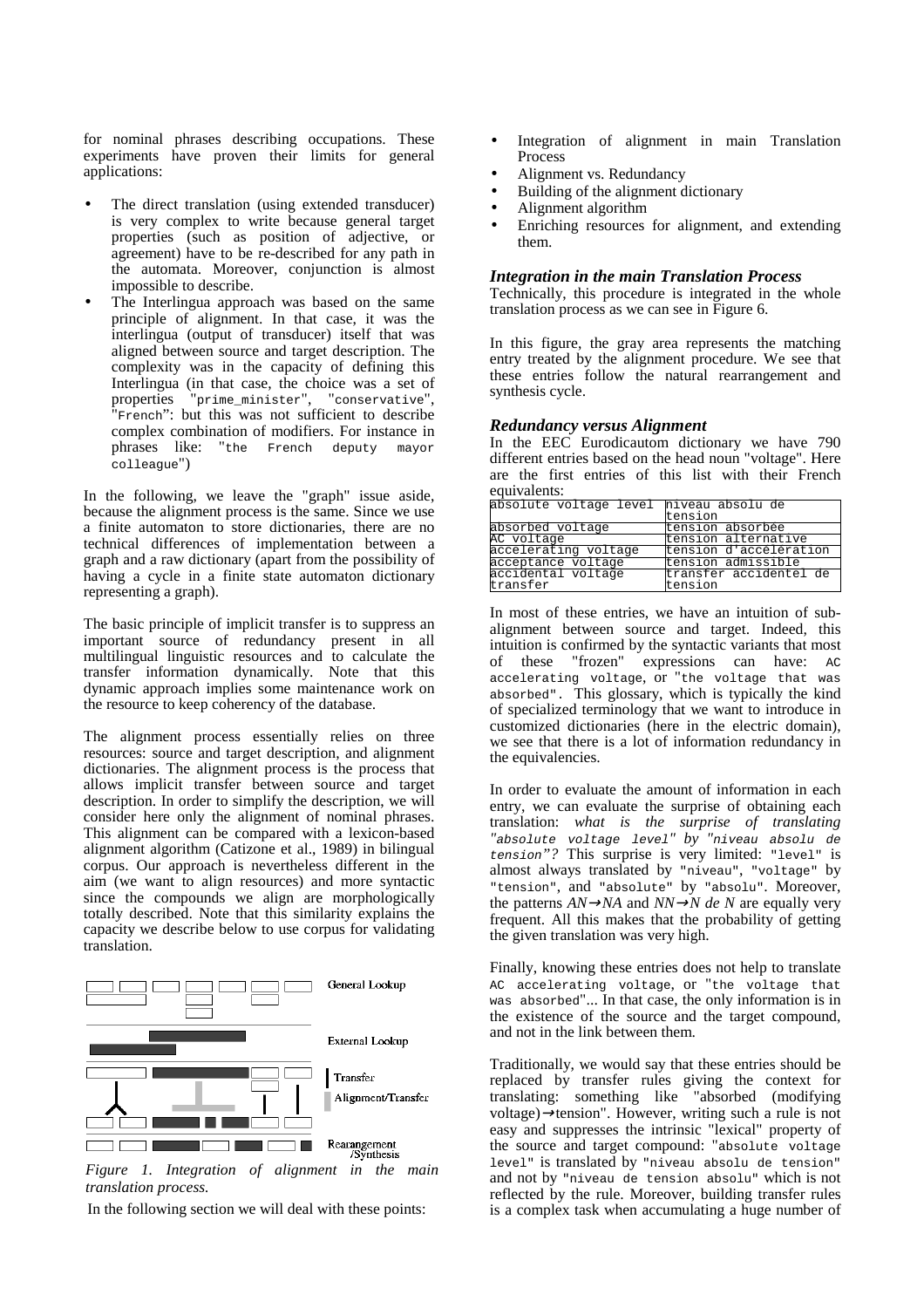them. The combination of these rules is indeed complex to handle.

#### **Alignment dictionary**

The basis of the system is the capacity of aligning source and target descriptions. This alignment is performed with the aid of an "alignment" dictionary and by using alignment patterns. In the Toledo project, this alignment dictionary has been built incrementally according to the alignment needs. More generally, an alignment dictionary is roughly a transfer dictionary where all selection constraints (lexical, contextual or domain) have been relaxed, and where all implicit sub-token alignment patterns have been extracted.

For example:

| coming from transfer rules                | results        |
|-------------------------------------------|----------------|
| high→élevé (medicine domain)              | hiqh→élevé     |
| high→haut                                 | high→haut      |
| high modify(COST) $\rightarrow$ important | high→important |
| high order→ordre supérieur                | hiqh→supérieur |
| and order⇒ordre                           |                |
| and $A_1N_2 \rightarrow N_1A_2$           |                |

Building such a resource can not be limited to an automatic projection. Let us take a sample from the English-French alignment dictionary built on the classic Systran dictionary. We have the following entries :

| blood                   | sanguin, sang                                                                                                                                            |  |
|-------------------------|----------------------------------------------------------------------------------------------------------------------------------------------------------|--|
| high(A)                 | $\text{grand}(A)$ , supérieur $(A)$ ,<br>$haut(A)$ , fort $(A)$ ,<br>$\text{élevé}(A)$ , noble $(A)$ ,<br>extrême(A), large(A),<br>$\text{important}(A)$ |  |
| $\text{credit card}(N)$ | carte bleue(N), carte<br>de crédit(N)                                                                                                                    |  |

Where the relation between first and second column is "N<sub>s</sub> could be translated by  $N_t$  in certain context". And we do not have the following entries:

|             | FR.      | That could have come from:                                           |
|-------------|----------|----------------------------------------------------------------------|
| blood       | artériel | blood pressure->pression<br>artérielle                               |
|             |          | and pressure $\rightarrow$ pression<br>and $NN \rightarrow NA$       |
| credit bleu |          | credit card→carte bleue<br>and card→carte<br>and $NN \rightarrow NA$ |

This example proves that we must set a frame for this alignment dictionary. Accepting "blood→artériel" has probably some semantic relevance and may be productive but we have chosen to avoid such alignment rule to avoid subjectivity in extraction.

Finally, the constraints given by the transfer of the syntactic pattern is very flexible as we can see in the following examples:

| device | (random access) unité à (accès<br>aléatoire) | $N_1N_2 \rightarrow N_2$ à $N_1$ |
|--------|----------------------------------------------|----------------------------------|
|--------|----------------------------------------------|----------------------------------|

| $(\text{random access})$<br>device | unité à (accès<br>aléatoire)                                                          | $N_1N_2 \rightarrow N_2$ à $N_1$                    |
|------------------------------------|---------------------------------------------------------------------------------------|-----------------------------------------------------|
| sea view                           | vue sur mer                                                                           | $N_1N_2 \rightarrow N_2$ sur $N_1$                  |
| (sea view) room                    | chambre avec<br>(vue sur mer)                                                         | $N_1N_2 \rightarrow N_2$ avec $N_1$                 |
| act of<br>legislation              | acte législatif                                                                       | $N_1$ of $N_2 \rightarrow N_1 A_2$                  |
| advance on<br>salary               | avance sur<br>salaire                                                                 | $N_1$ on $N_2 \rightarrow N_1$ sur $N_2$            |
| advance on<br>expense              | avance des frais $N_1$ on $N_2 \rightarrow N_1$ DET                                   |                                                     |
| cash on delivery Paiement à la     | livraison                                                                             | $N_1$ on $N_2 \rightarrow N_1$ à DET<br>${\bf A_2}$ |
| advance in<br>technology           | Avance<br>technologique                                                               | $N_1$ in $N_2 \rightarrow N_1 A_2$                  |
| aqreement in<br>principle          | accord de<br>principe                                                                 | $N_1$ in $N_2 \rightarrow N_1$ de $N_2$             |
| asset in kind                      | apport en nature $N_1$ in $N_2{\rightarrow}N_1$ en $N_2$                              |                                                     |
|                                    | traveler's check chèque de voyage $\overline{N_1}$ 's $N_2{\rightarrow}N_2$ de $N_1?$ |                                                     |
| teller's check                     | chèque au<br>porteur                                                                  | $N_1$ 's $N_2 \rightarrow N_2$ au $N_1$             |
| earth's crust                      | Croûte terrestre $N_1$ 's $N_2 \rightarrow N_2A_1$                                    |                                                     |
|                                    |                                                                                       |                                                     |

For that reason, we maintain parallel to the alignment dictionary, an open list of syntactic patterns. This list seems to be rather poor, but we keep at least the order of the tokens. Another approach with which we have experimented was to consider that all "function words" were not taken into account during alignment. This gave us very poor results because it produced frequent ambiguity, for instance between structures like  $N_1$  de  $N_2$ , and N2 de N1 (tension de sauvegarde, sauvegarde de la tension...)

# **Alignment algorithm**

Based on the previous resources and when given a source and target description, the alignment resource is very simple:

For each term **A** in the source description (could be a path of a graph, a dictionary entry, or even an extracted term), we translate this term by **B** if:

- **B** is an element of target resource (could be a path of a graph, a dictionary entry, or even an extracted text)
- we can decompose  $\bf{A}$  in a syntactic pattern  $\bf{S}_A$  $=N_1...N_i$  and we can decompose **B** in  $S_B=M_1...M_i$ such that the patterns  $S_A \rightarrow S_B$  and each of the subexpressions  $(j,k)$  described by the alignment of the patterns :  $N_i \rightarrow M_k$  (this alignments being either based on the alignment dictionary (in that case on lemma form for  $N_j$  et  $M_k$ ) or based a recursive alignment of a whole expression).
- For example if we have the source expression: advance on professional expenses

We have the decomposition

advance on (professional expenses)

and the pattern  $N_1$  on  $N_2$  aligned with (for instance)  $N_2$ **sur N1** 

We find advance(N)→avance(N)

and for professional expenses:  $A_1N_2 \rightarrow N_2A_1$ 

and  $\overline{\text{profensational}}(A) \rightarrow \overline{\text{profensionel}}(A)$ and expenses $(A) \rightarrow$ frais $(A)$ 

frais professionels is in the target description, thus we have professional expenses→frais professionels

Finally, avance sur frais professionnels is in